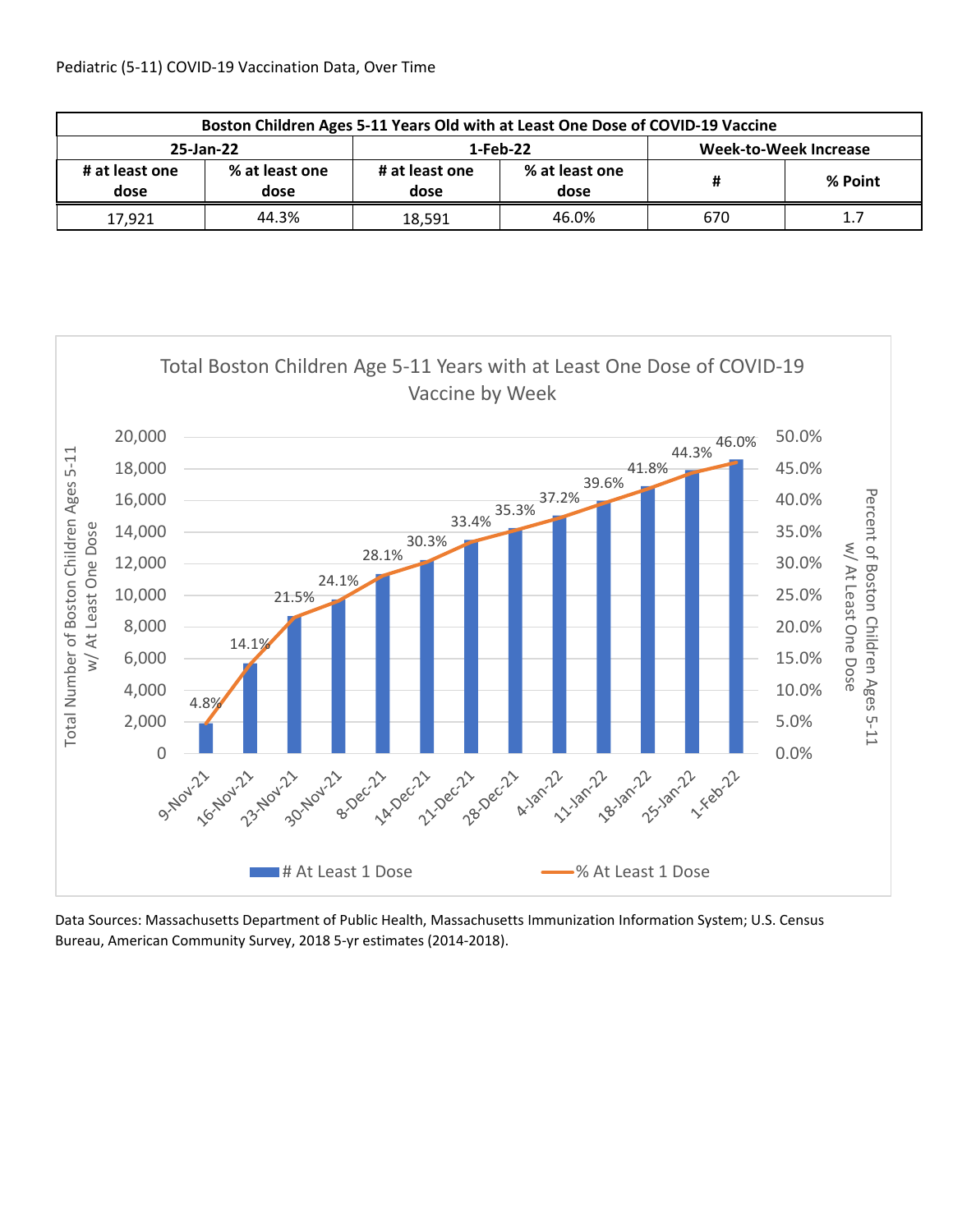

Data Sources: Massachusetts Department of Public Health, Massachusetts Immunization Information System; U.S. Census Bureau, American Community Survey, 2018 5‐yr estimates (2014‐2018).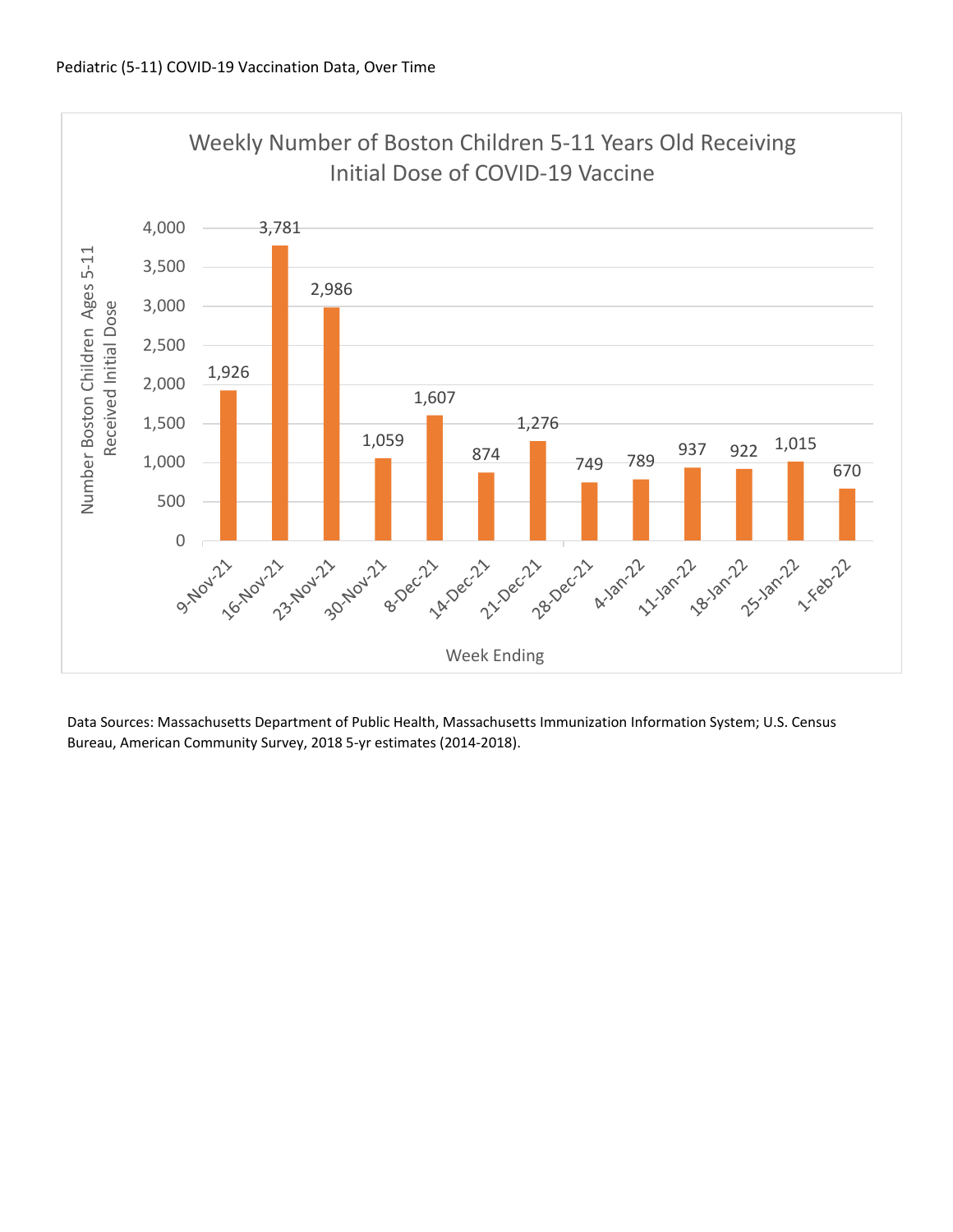

\* Total number of Boston children with at least one dose (5‐11 years old) is 18,591 as of 2/1/2022; population‐based percentages for children of other racial/ethnic groups (n=2,689) are not included in this chart due to unavailable comparable population data.

Asian/PI = Asian, Native Hawaiian, and Pacific Islander.

NOTE: Population estimates for the specified age group of children ages 5‐11 are not available by race/ethnicity. Therefore, the population size of children ages 5‐11 in each racial/ethnic group was approximated as follows: population estimate of children ages 5‐10 + 40% of the population estimate of children ages 10‐14.

Data Source: Massachusetts Department of Public Health, Massachusetts Immunization Information System; U.S. Census Bureau, American Community Survey, 2018 5‐yr estimates (2014‐2018).